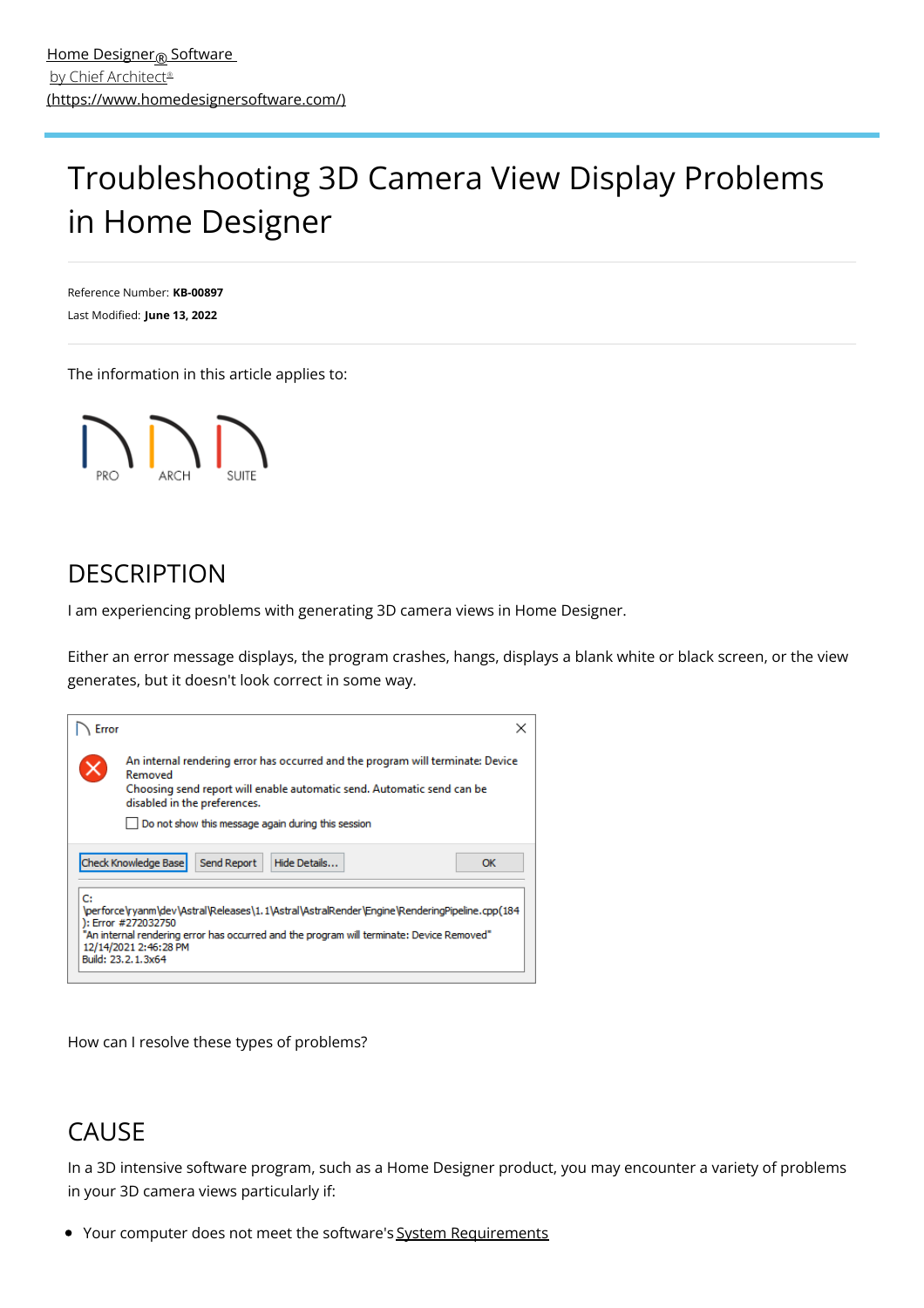[\(https://www.homedesignersoftware.com/support/article/KB-01095/home-designer-minimum-system](https://www.homedesignersoftware.com/support/article/KB-01095/home-designer-minimum-system-requirements.html)requirements.html) in relation to the graphics card.

You're attempting to run in an unsupported fashion, such as using an emulator or virtual machine environment

Common examples include Parallels, VirtualBox, VMWare Fusion, or when accessing a machine remotely such as by using Remote Desktop, LogMeIn, TeamViewer, and other similar applications.

- You're not using the latest available driver for your system's graphics card which is compatible with your operating system.
- You're experiencing a hardware or software incompatibility. To learn more, please visit ourKnown Incompatibilities [\(https://www.chiefarchitect.com/products/known-incompatibilities.html\)](https://www.chiefarchitect.com/products/known-incompatibilities.html) page.

Generally, if your graphics card does meet the minimum system requirements for running the software and none of the known incompatibilities apply, then these issues can be resolved by simply updating the driver for your computer's graphics card to the latest available version which is compatible with your operating system. This can often be done for free on most computer and graphics card manufacturer's websites.

For Mac users, the drivers for the hardware are typically included as part of the macOS operating system, so it's important to make sure that your system is always up-to-date.

- To [determine](#page-0-0) the graphics card Home Designer is using
- [Finding](#page-0-0) the latest drivers for your system
- [Adjusting](#page-0-0) Camera and Render Settings in Home Designer
- Advanced [Troubleshooting](#page-0-0)

Whether you're on a Mac or a PC, the information below will help you determine the graphics card that your Home Designer software is using.

#### To determine the graphics card Home Designer is using

- 1. Within the software, select **Edit> Preferences** if you're on a Windows PC or**Home Designer> Preferences EP** if you're on a Mac.
- 2. Select the VIDEO CARD STATUS panel of the **Preferences** dialog to see information regarding your graphics card.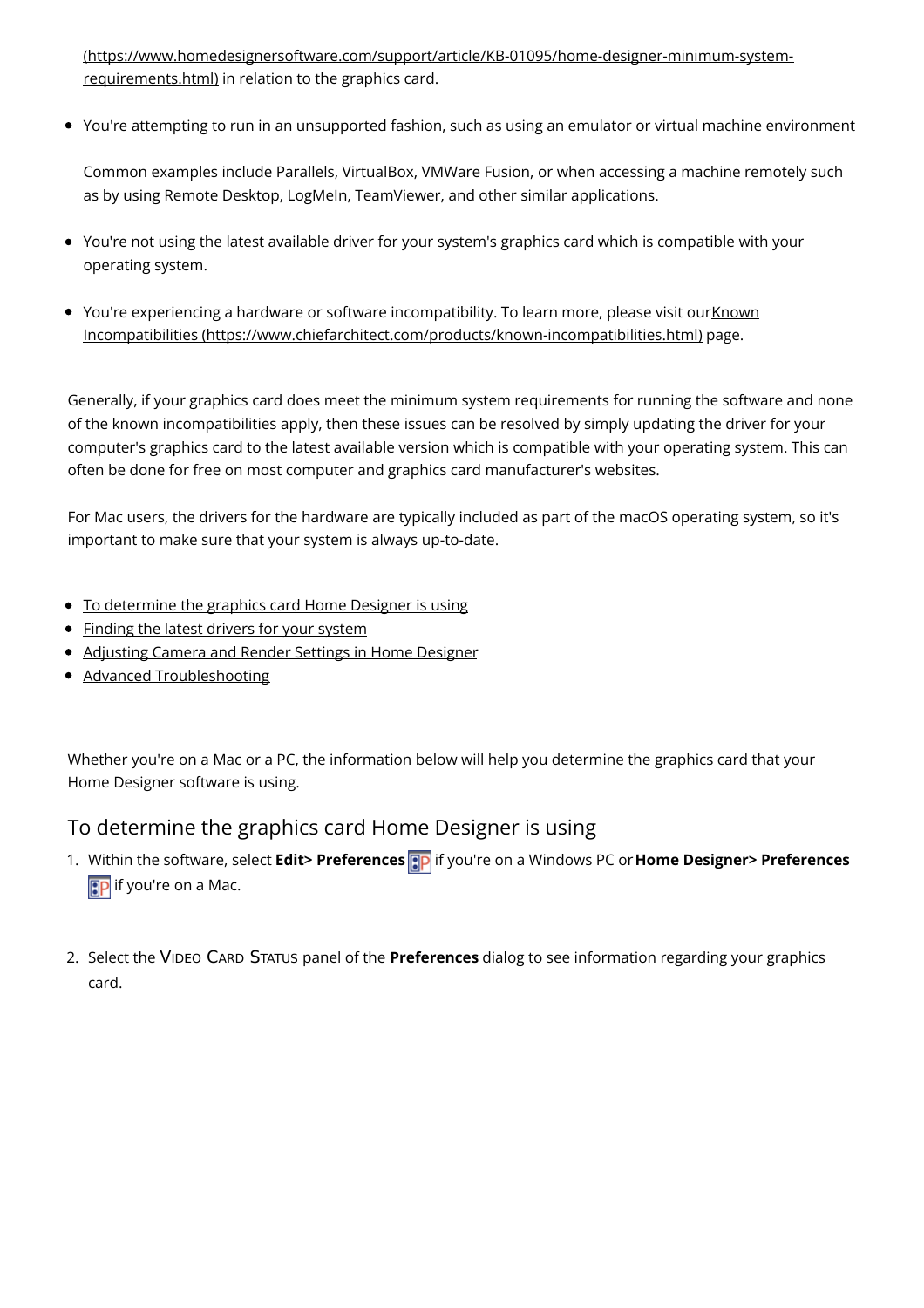| <b>Driver Status</b><br>$\checkmark$<br>Appearance<br>Colors<br>Device Vendor:<br><b>NVIDIA</b><br><b>Library Browser</b><br>Device Name:<br>NVIDIA GeForce GTX 1050 Ti<br>$\vee$ General<br><b>Graphics Backend:</b><br>DirectX 12<br><b>File Management</b><br>Max Shader Model:<br>6.5<br><b>Folders</b><br>Edit<br>Supports Minimum Requirements? Yes<br>Render<br>$\checkmark$<br>Hardware Ray Tracing:<br><b>No</b><br>Video Card Status<br>Video Memory:<br>4096 MB<br><b>Reset Options</b><br><b>Driver Version:</b><br>30.0.15.1215<br><b>Driver Date:</b><br>3-17-2022 | Preferences |  | × |
|----------------------------------------------------------------------------------------------------------------------------------------------------------------------------------------------------------------------------------------------------------------------------------------------------------------------------------------------------------------------------------------------------------------------------------------------------------------------------------------------------------------------------------------------------------------------------------|-------------|--|---|
| <b>OK</b><br>Cancel<br><b>Help</b><br>a.                                                                                                                                                                                                                                                                                                                                                                                                                                                                                                                                         |             |  |   |

- The current version of Home Designer has the following minimum system requirements for a graphics card:
	- 2 GB of dedicated memory or Intel integrated graphics on 6th generation or newer Intel processors (i3/i5/i7)
	- DirectX 12 supporting Shader Model 6 or newer for a Windows-based PC
	- Metal GPUFamily: Apple 7 (M1) or macOS 2 (Intel) for a Mac

To learn what graphics card is in your computer, please see KB-03129: Locating Your Computer's Specifications [\(https://www.homedesignersoftware.com/support/article/KB-03129/locating-your-computer](https://www.homedesignersoftware.com/support/article/KB-03129/locating-your-computer-s-specifications.html)s-specifications.html).

Prior Home Designer version requirements can be found by accessing the System Requirements [\(https://www.homedesignersoftware.com/support/article/KB-01095/home-designer-minimum-system](https://www.homedesignersoftware.com/support/article/KB-01095/home-designer-minimum-system-requirements.html)requirements.html) article.

Ideally, you want to see a Driver Date from within the past 6 months listed. If you're using a supported Intel graphics chip with Home Designer 2022 or 2023, the installed driver will need to have a date of October 2020 or newer.

Mac computers will not display a date here.

- If this dialog shows Microsoft Corporation for the Device Vendor or OpenGL Vendor and GDI Generic for the Device Name or OpenGL Renderer, it indicates that the software has not been able to use the driver from your actual graphics card. You must save your work, exit out of the software, and update the driver to the most recent version following the instructions in the next section. Once you have done so, return to this location and verify that the actual graphics card information is listed.
- If your system has switchable graphics, and the wrong chipset or graphics card is listed in Preferences, make sure that the cable connecting your display to your computer is connected directly to the dedicated graphics card in the back of the system. If the cables are connected properly, check the options available in your graphics card's control center or control panel, or contact your computer's manufacturer directly for instruction on how to adjust the system settings to force the graphics card to be used for applications like Chief Architect. If you're operating a system with Windows 10, please see KB-03140: Forcing Chief Architect Programs to Use a Specific Graphics Card in Windows 10/11

[\(https://www.homedesignersoftware.com/support/article/KB-03140/forcing-chief-architect-programs-to](https://www.homedesignersoftware.com/support/article/KB-03140/forcing-chief-architect-programs-to-use-a-specific-graphics-card-in-windows-10-11.html)use-a-specific-graphics-card-in-windows-10-11.html).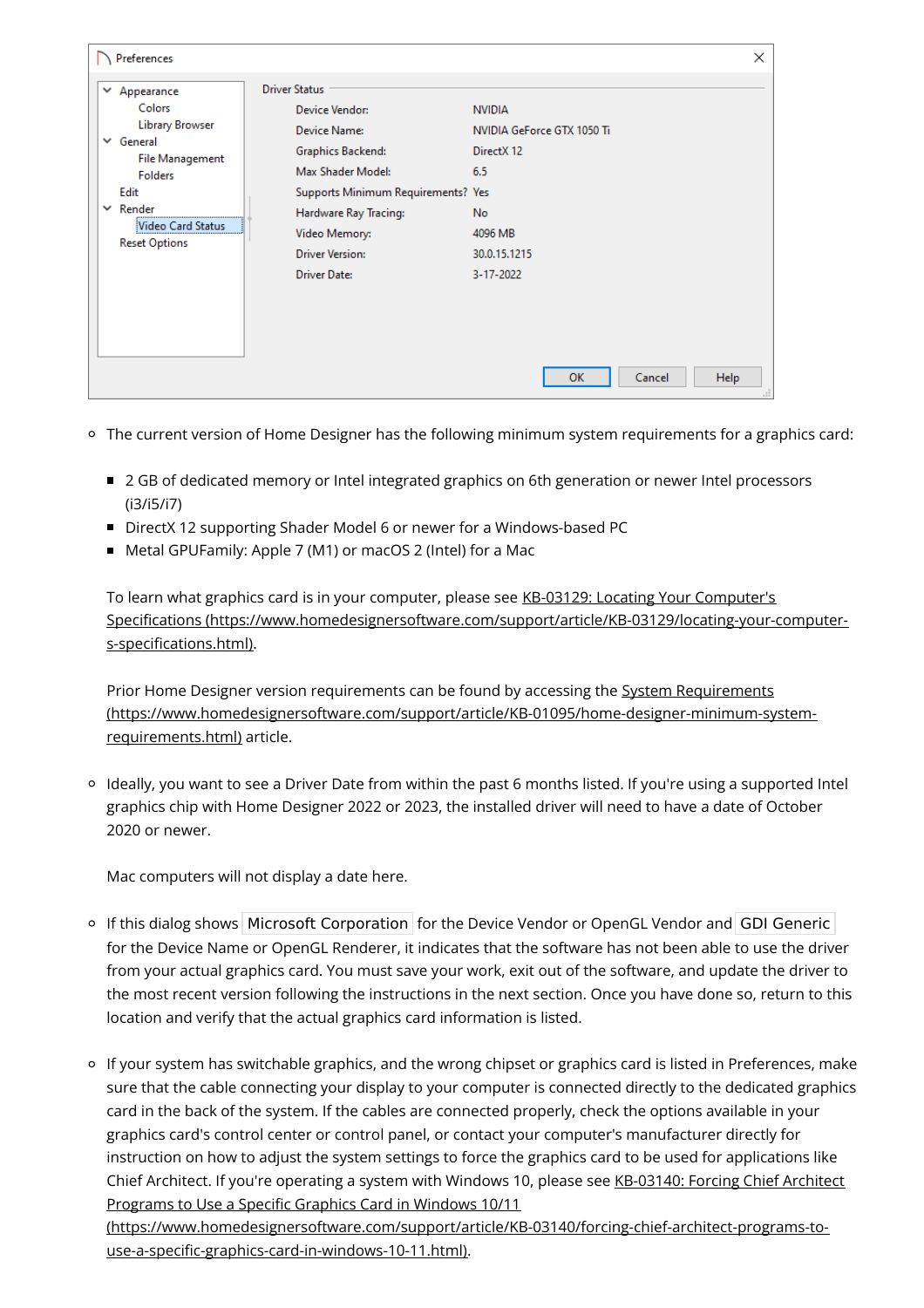o Make a note of the Device Name or OpenGL Renderer, save your work, and exit out of Chief Architect before continuing to the next section.

#### Finding the latest drivers for your system

#### **Windows PC:**

It is recommended that you check your computer manufacturer's website for the latest drivers first. If they do not provide the drivers directly, then they should have links to the appropriate manufacturer to download the drivers that are compatible with your system hardware, or you can search separately for the most recent graphics card driver compatible with your version of Windows.

For more information, please visit the support page of your computer manufacturer's website before going directly to the graphics card manufacturer.

**Note:** Chief Architect, Inc. provides this information for information purposes only. The third party information present in this document was verified at writing, however, it is subject to change.

Some common PC manufacturers include: Dell/Alienware (https://www.dell.com/support/home/us/en/04? app=drivers), HP [\(http://support.hp.com/us-en/document/bph07165\),](https://www.dell.com/support/home/us/en/04?app=drivers) Dynabook/Toshiba (http://support.toshiba.com/drivers), Acer [\(http://www.acer.com/ac/en/US/content/drivers\),](http://support.lenovo.com/us/en/) Lenovo (http://support.lenovo.com/us/en/), Asus [\(https://www.asus.com/us/support/](https://www.asus.com/us/support/)[\),](http://esupport.sony.com/DRIVERS/) Sony (http://esupport.sony.com/DRIVERS/), and Samsung [\(http://www.samsung.com/us/support/downloads\)](http://www.samsung.com/us/support/downloads).

If your computer manufacturer does not have specific drivers for your system, then you may need to go to the graphics card manufacturer's website directly.

The largest graphics card/chipset manufacturers currently include: NVIDIA [\(http://www.nvidia.com/download/index.aspx\),](http://www.nvidia.com/download/index.aspx) AMD [\(http://support.amd.com/en-us/download\)](http://support.amd.com/en-us/download), and Intel (https://downloadcenter.intel.com/).

Some graphics card manufacturers have the option to allow their site to auto-detect the graphics card on your system. If your graphics card manufacturer's website does not offer this feature, then either search for your particular graphics card on the manufacturer's website, or browse to select the link to download drivers and locate your particular graphics card.

Follow the instructions on the graphics card manufacturer's website to download the driver. Choose to save the file to an easy to remember location, such as the Desktop. Now that you have downloaded the appropriate driver for your graphics card, you are ready to double-click on the downloaded file in order to install the new driver. After updating the driver, shut down the computer, and restart it even if the end of the installation does not prompt you to do so.

For more information on how to install or configure drivers, please consult the manufacturer of your computer or graphics card.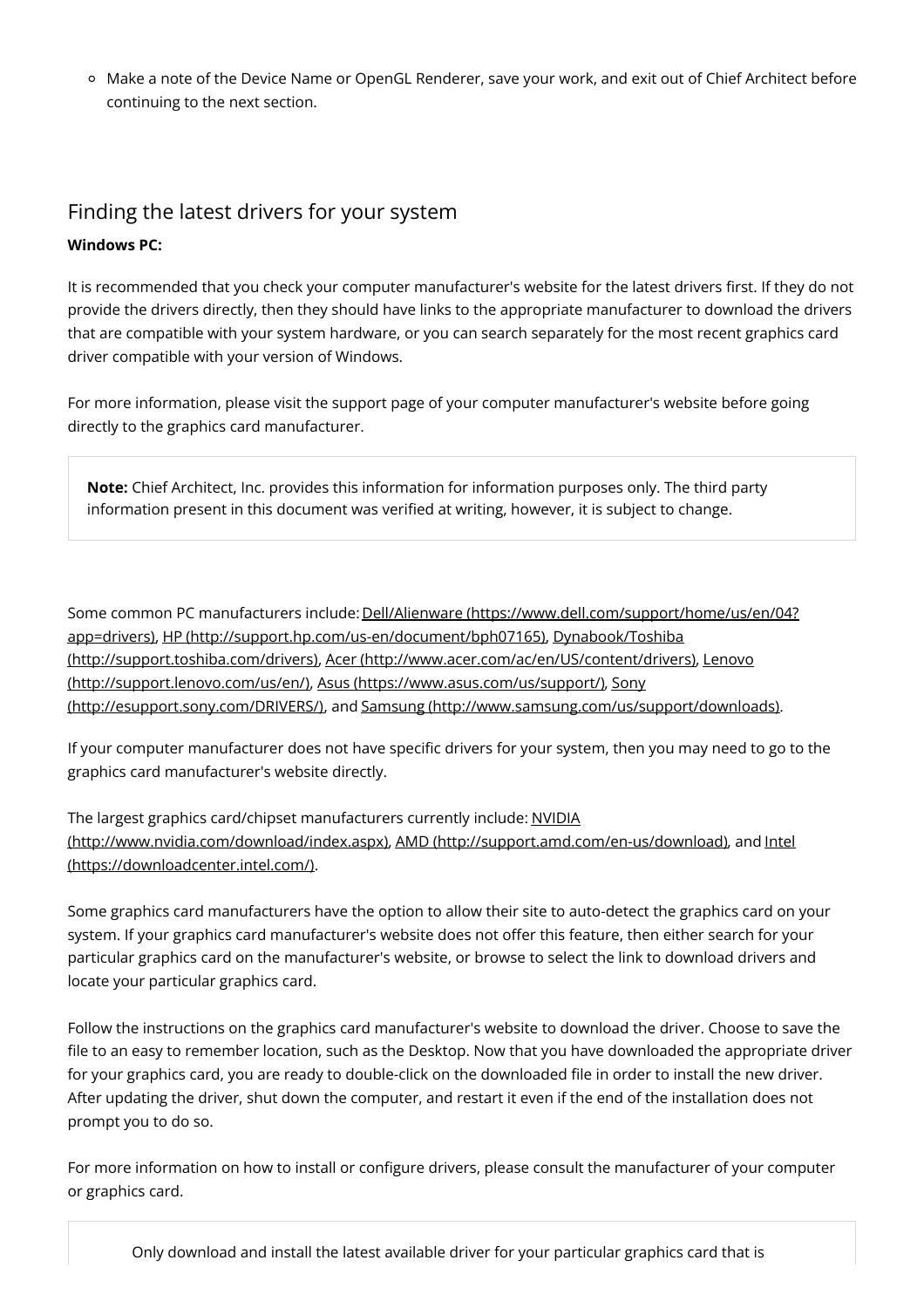compatible with your operating system. Installing a driver designed for a different graphics card, or operating system, may cause unpredictable and undesirable results.

If you have recently upgraded your Windows operating system from an older version, such as Windows 7 or Windows 8, keep in mind that your graphics card or integrated chipset may not have drivers compatible with the Windows 10 or Windows 11 operating system. This may result in 3D camera view issues in Home Designer. If this occurs, please roll back your Windows installation to the version that your hardware was designed to run on.

If you're still encountering issues with camera views, previews in dialogs, or the Library Browser after updating the system, continue to the next section on adjusting settings.

#### **macOS:**

Apple's operating system comes pre-installed on your Mac and generally contains the drivers needed for your hardware, including the graphics card.

To make sure that your hardware drivers are up-to-date, you must make sure that your operating system is current by navigating to **Apple> About This Mac** and clicking on the **Software Update** button as shown in the image below.



- To learn more about updating your Mac, see https://support.apple.com/en-us/HT201541 [\(https://support.apple.com/en-us/HT201541\).](https://support.apple.com/en-us/HT201541)
- If your Mac has two graphics cards, and switches between them for better battery life, you may want to switch off Automatic graphics switching so that the best graphics will always be used. Instructions on how to accomplish this can be located on Apple's website at: https://support.apple.com/en-us/HT202043 [\(https://support.apple.com/en-us/HT202043\)](https://support.apple.com/en-us/HT202043)
- If you're still encountering issues with camera views, previews in dialogs, or the Library Browser after updating the system, continue on to the next section.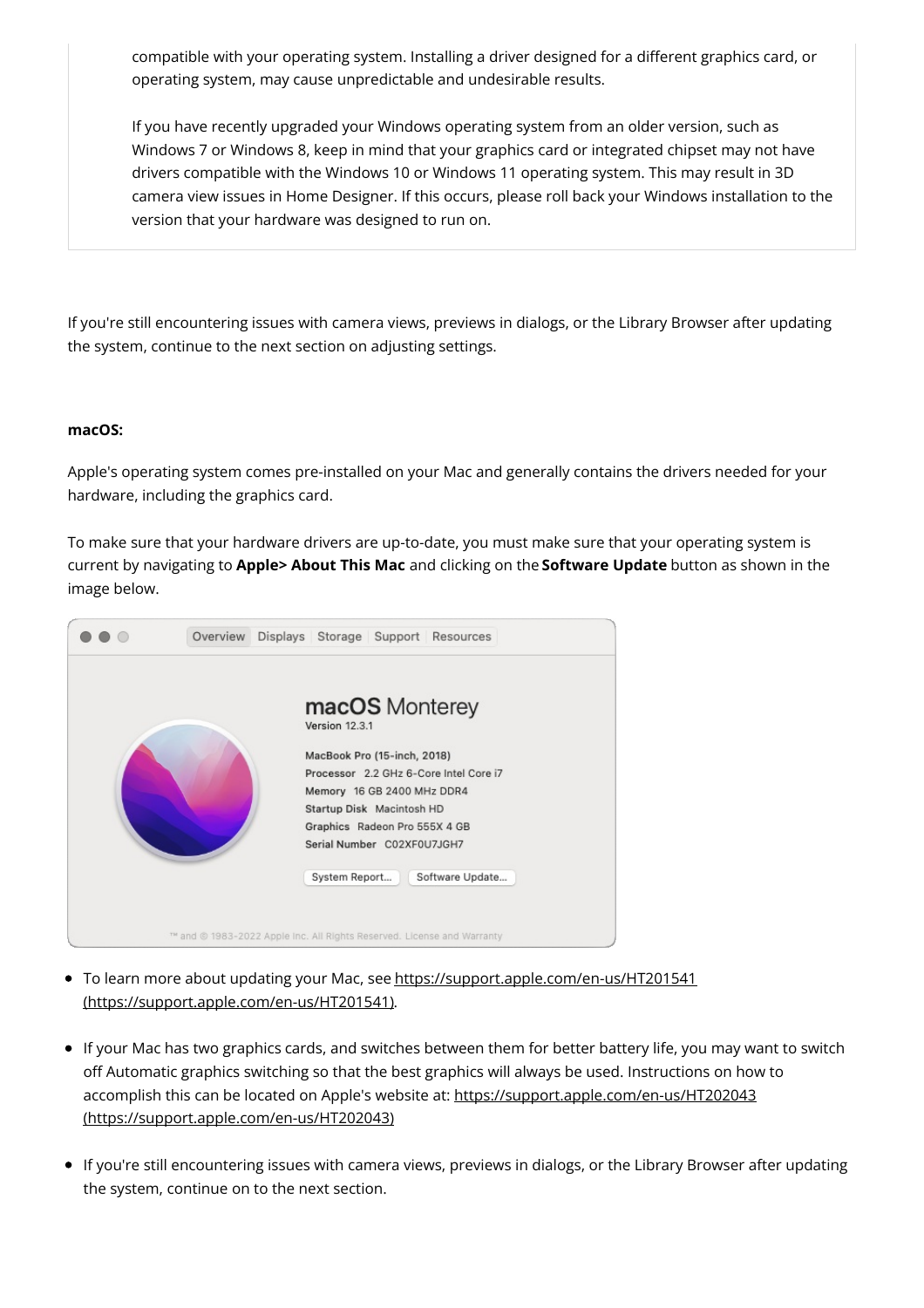If you use multiple monitors, and continue to experience crashing after updating the driver, then temporarily disconnect the extra monitors. Once you have done so, restart the system and test whether the crashing still occurs after restarting, launching and using Home Designer with only the primary monitor connected. If the crashes no longer occur, then it is likely that your graphics card is not capable of supporting the extra monitors, and you will want to leave them disconnected while working in the software.

If you are not using extra monitors, your computer meets the System Requirements, and you have updated to the most recent graphics card driver compatible with your operating system, but you are still encountering trouble with generating 3D camera views, then this section discusses the additional settings you may need to change in Home Designer.

### To adjust Camera and Render Preference Settings

- 1. First, exit out of any 3D camera views you may have open in Home Designer.
- 2. Select **Edit> Default Settings> Camera Tools** and open the Camera tool that you're experiencing trouble in.
- 3. On the CAMERA panel of the **Camera Defaults** dialog that opens, make the following changes:
	- Remove the check next to **Show Shadows**.
	- Remove the check next to **Reflections**.
	- Remove the check next to **Bloom**.
	- Remove the check next to **Edge Smoothing when Idle**.
	- Set Ambient Occlusion to **0%**.
- 4. Click **OK** and **Done**, then attempt to create a new 3D camera view. Do not open an existing saved camera in the plan, as it would be using settings different from the defaults that were just changed.

If the camera view is able to generate successfully without issue, then you can exit out of the view, return to the Camera Defaults, and go through and restore one setting at a time until you determine if one or more may have been specifically responsible for the initial undesired results, and then leave just those options disabled.

If making these changes does not affect the view, leave the settings disabled.

**Note:** If changing this default allows views to generate, then you will want to remember that, like other defaults, these settings are specific to the plan. If you start a new plan, you will want to make these same adjustments to the Camera Defaults if you experience trouble with the views generating.

5. Certain preference settings may affect camera views. Select **Edit> Preferences** if you're on a Windows PC or **Home Designer> Preferences p** if you're on a Mac, then select the RENDER panel.

In Home Designer 2022 and newer program versions, make the following adjustments:

Set Hardware Edge Smoothing to **None** and test if this produces better results. If there is no change, set this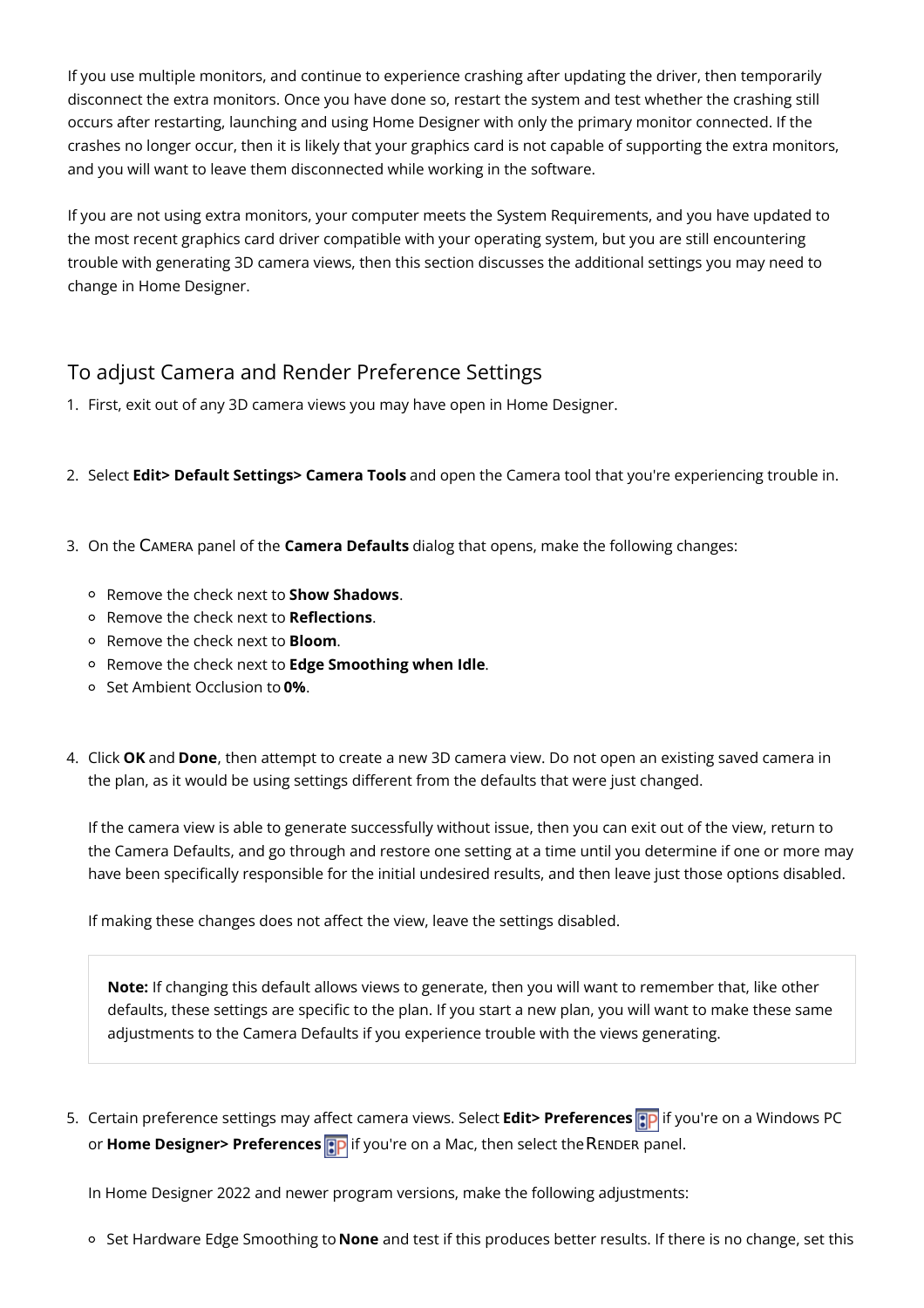back to its original value and proceed to the next option.

On a Mac, toggle the check next to **Disable Render Target Aliasing** if you're experiencing pixelation in 3D camera views.

In Home Designer 2021 and prior program versions, make the following adjustments:

- Set Hardware Edge Smoothing to **None** and test if this produces better results. If there is no change, set this back to its original value and proceed to the next option.
- Add a check next to **Texture Compression**.
- Remove the check next to **Use Global Illumination**.
- Remove the check next to **Use Enhanced Lighting**.

With Use Enhanced Lighting toggled off, you may experience crashing, error messages, pixelation, or other unexpected behavior when creating 3D camera views. If this behavior occurs, please leave this setting enabled.

6. Click **OK**, and then attempt to generate a new 3D camera view.

If the view can generate successfully after making these changes, you can go back and one at a time restore these settings back to their original settings, until you locate which setting specifically causes the issue to occur, and then leave just that option or options disabled.

**Note:** You will need to recreate the camera view to see the changes after each modification to the Render settings in Preferences.

## ADVANCED TROUBLESHOOTING

If your graphics card meets the minimum system requirements for the software, has the latest driver installed which is compatible with your version of Windows or macOS, and following the above instructions does not resolve the problem, then please contact our Technical Support department directly, and include all of the following files listed below.

1. If the issue only seems to occur in one particular file, use the **Backup Entire Plan/Project** in tool to create a folder with a copy of the problem file, along with all referenced files.

See Knowledge Base article Using the Backup Entire Plan/Project Tool [\(https://www.homedesignersoftware.com/support/article/KB-00987/using-the-backup-entire-plan-project-tool](https://www.homedesignersoftware.com/support/article/KB-00987/using-the-backup-entire-plan-project-tool-to-send-files-to-another-user.html)to-send-files-to-another-user.html)

2. If you're receiving an error or warning dialog box, make sure to first search this Knowledge Base for the exact wording of the error, or click on the **Check Knowledge Base** button in the message if one is present, as there may be specific information relevant to that error recorded in another article. If a **Send Report** button is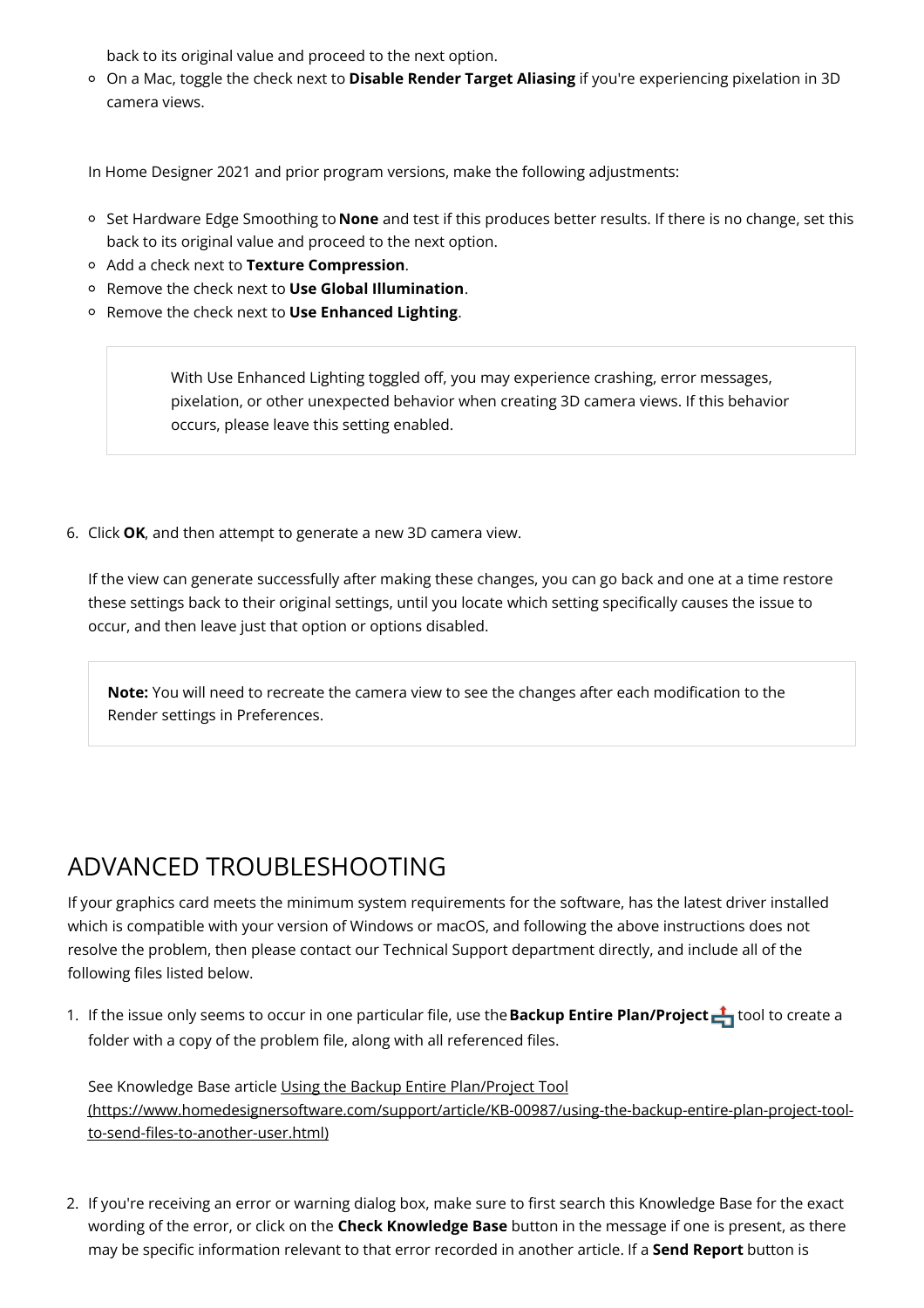present, select this option, then take note of the date and time.

If you're unable to locate any additional information on the error, make sure to attach a screen capture image of the message.

See Knowledge Base article Creating a Screenshot [\(https://www.homedesignersoftware.com/support/article/KB-00326/creating-a-screenshot.html\)](https://www.homedesignersoftware.com/support/article/KB-00326/creating-a-screenshot.html)

3. Locate the MESSAGE LOG.

See Knowledge Base article Locating the Message Log [\(https://www.homedesignersoftware.com/support/article/KB-02908/locating-the-message-log.html\)](https://www.homedesignersoftware.com/support/article/KB-02908/locating-the-message-log.html)

4. Locate the RENDERING LOG if you're using Home Designer 2022.

See Knowledge Base article: Locating the Rendering Log [\(https://www.homedesignersoftware.com/support/article/KB-03149/locating-the-rendering-log.html\)](https://www.homedesignersoftware.com/support/article/KB-03149/locating-the-rendering-log.html)

5. Export your SYSTEM INFORMATION.

See Knowledge Base article: Retrieving System Information to Send to Technical Support [\(https://www.homedesignersoftware.com/support/article/KB-01867/retrieving-system-information-to-send-to](https://www.homedesignersoftware.com/support/article/KB-01867/retrieving-system-information-to-send-to-technical-support.html)technical-support.html)

6. Sign in to the Technical Support Center [\(https://support.chiefarchitect.com/\)](https://support.chiefarchitect.com/) and create a new support case to send to Technical Support.

See Knowledge Base article: Using the Technical Support Center [\(https://www.homedesignersoftware.com/support/article/KB-00717/using-the-technical-support-center.html\)](https://www.homedesignersoftware.com/support/article/KB-00717/using-the-technical-support-center.html).

7. Give the case a short but descriptive title.

In the text of the case, type a detailed description of the problem, including the exact steps that cause the behavior. If you submitted a report, be sure to reference the date and time the report was sent. The more detailed you are, the more likely we will be to reproduce the issue and identify the problem.

Click the **Browse** button and attach the BACKUP, SCREENSHOT, MESSAGE LOG, RENDERING LOG if applicable, and SYSTEM INFORMATION files to your case, then **Submit** it.

It is possible that Technical Support may need additional information regarding the issue, which they will request via a reply in the Technical Support Center.

Related Articles

Creating a Screenshot [\(/support/article/KB-00326/creating-a-screenshot.html\)](file:///support/article/KB-00326/creating-a-screenshot.html) Home Designer Minimum System Requirements [\(/support/article/KB-01095/home-designer-minimum-system-](file:///support/article/KB-01095/home-designer-minimum-system-requirements.html)